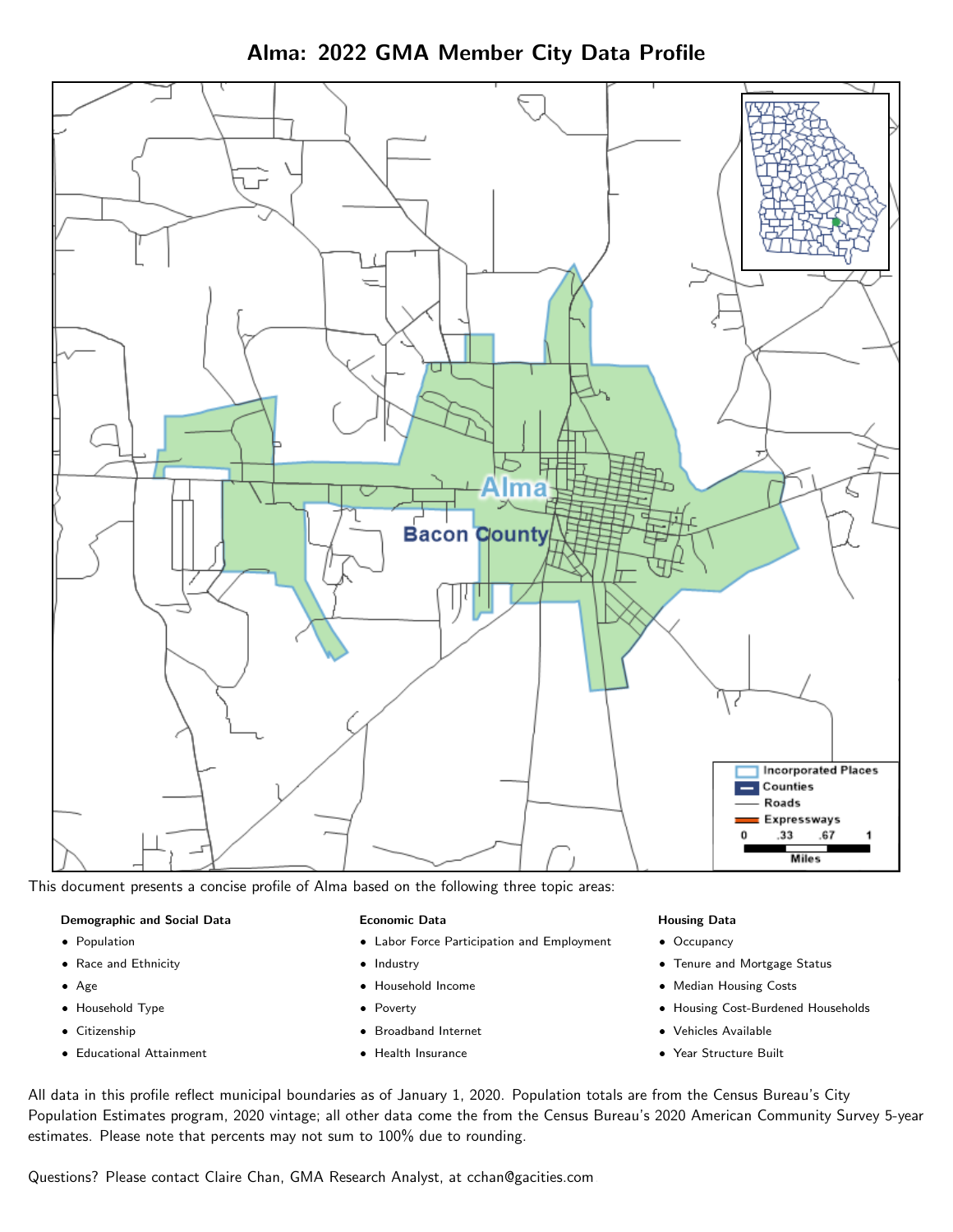# Alma: Demographic and Social



Age 0% 2% 4% 6% 8% Male **Female** 8% 6% 4% 2% 85 and over 80-84 75-79 70-74 65-69 60-64 55-59 50-54 45-49 40-44 35-39 30-34 25-29 20-24 15-19 10-14 5-9 Under 5

# **Citizenship**



#### Source: American Community Survey, 2020 5-year estimates, table B05002 Source: American Community Survey, 2020 5-year estimates, table B15002

#### Race and Ethnicity



Source: U.S. Census Bureau, City Population Estimates, 2020 vintage Source: American Community Survey, 2020 5-year estimates, table B03002

# Household Type



Source: American Community Survey, 2020 5-year estimates, table B01001 Source: American Community Survey, 2020 5-year estimates, table B11001

### Educational Attainment



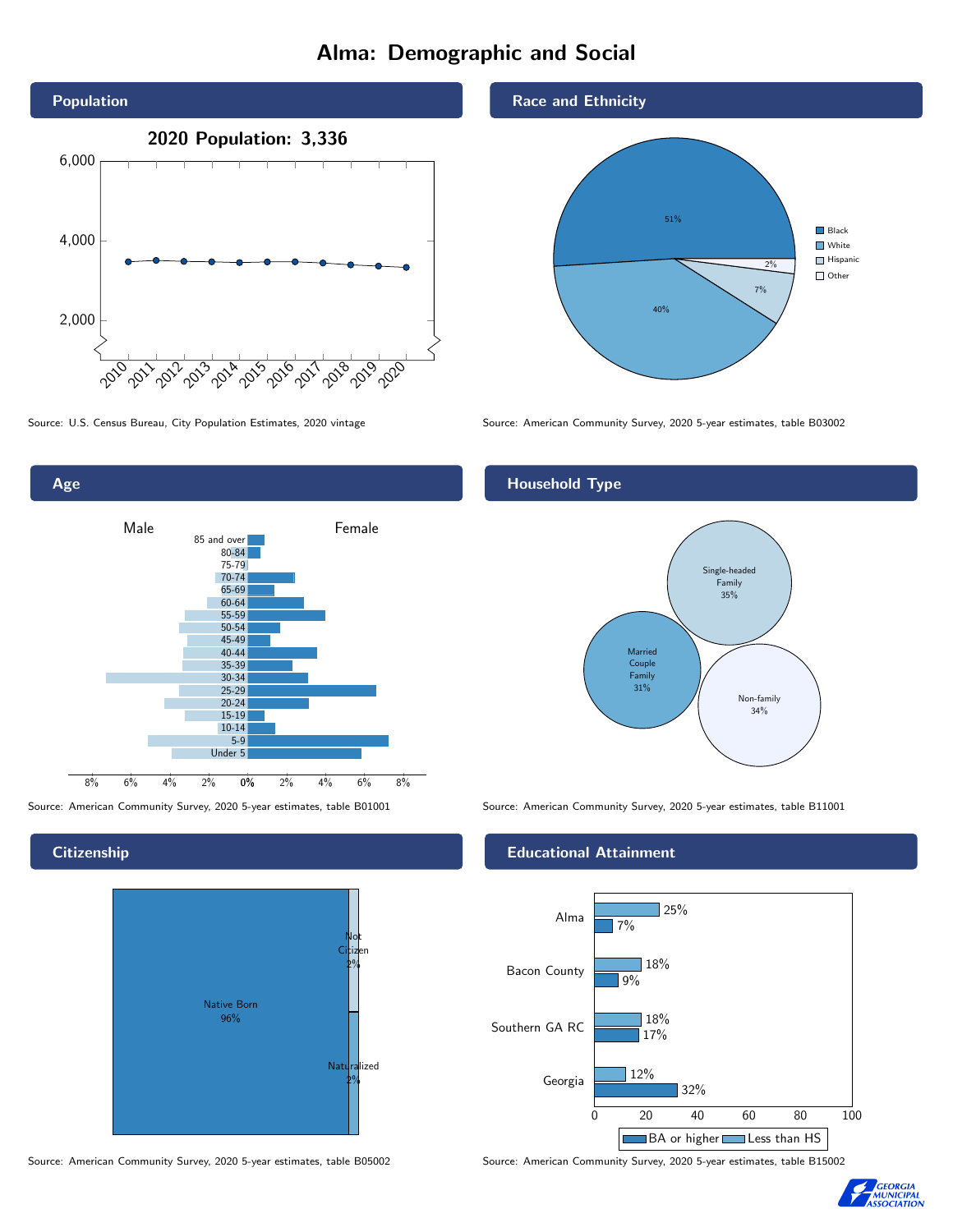# Alma: Economic







Source: American Community Survey, 2020 5-year estimates, table B23001 Note: Unemployment rate is based upon the civilian labor force.



Poverty

| Agriculture, forestry, fishing and hunting, and mining      | $1\%$ |
|-------------------------------------------------------------|-------|
| Construction                                                | 7%    |
| Manufacturing                                               | 26%   |
| <b>Wholesale Trade</b>                                      | 3%    |
| Retail Trade                                                | 6%    |
| Transportation and warehousing, and utilities               | 12%   |
| Information                                                 | $0\%$ |
| Finance and insurance, real estate, rental, leasing         | 5%    |
| Professional, scientific, mgt, administrative, waste mgt    | $1\%$ |
| Educational services, and health care and social assistance | 24%   |
| Arts, entertainment, recreation, accommodation, food        | 6%    |
| service                                                     |       |
| Other services, except public administration                | 3%    |
| Public administration                                       | 6%    |

Source: American Community Survey, 2020 5-year estimates, table C24030

14%

 $720%$ 

 $\overline{23\%}$ 

26%

 $732%$ 

31%

35%

31%



Source: American Community Survey, 2020 5-year estimates, tables B19013 and B19025 Source: American Community Survey, 2020 5-year estimates, table B17010



Georgia

Southern GA RC

Bacon County

Alma

# **Health Insurance**



0 20 40 60 80 100

Total Population Children

Source: American Community Survey, 2020 5-year estimates, table B28002 Source: American Community Survey, 2020 5-year estimates, table B18135